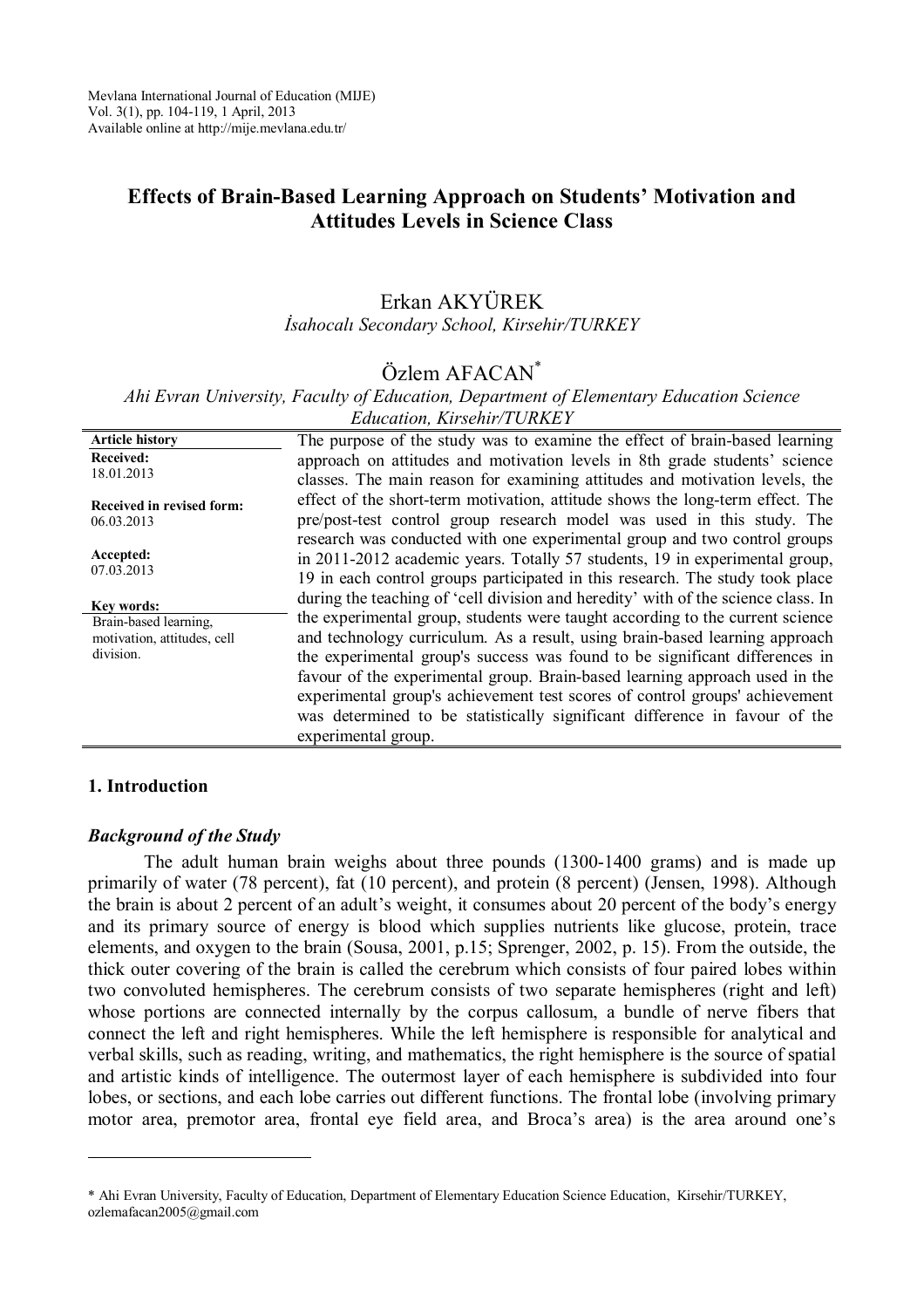forehead and primarily responsible for initiating voluntary motor control, providing responses relating to personality, mediating responses related to reasoning, judgment, planning, memory and emotions, and verbal communication The parietal lobe (involving general sensory area, somesthetic association area, and gustatory/taste area) is on the top back area. The temporal lobe (involving primary auditory area, auditory association area, vestibular area, and primary olfactory/smell area) is located below the parietal lobe and around the ear. The occipital lobe (involving primary visual area and visual association area) is in the middle back of the brain (Nunley, 2011). Gazzaniga, on the other hand, adds a new dimension to the discussion of the concept of consciousness by claiming that human beings have specialized systems that have evolved to enable human cognitive processes, and consciousness is the feelings humans have about their specialized capacities (Miller, 2003). According to the Brodnax (2004) the educational area of brain research began to gain more value after the 1980s. Leslie A. Hart, brain-based learning, or so-called brain-compatible teaching is known as the person who laid the foundations of the theory (Neve, Hart & Thomas, 1986). Brain dominance' concept is used to express the dominance of one hemisphere of brain to the other in some specific function. Brain dominance tool was developed by Hermann (Özden, 2003, p. 77-80). The human brain is constantly evolving and adapting itself according to the new demands and challenges of the changing world. Moreover, real learning -being deeply personal- is almost always a deep struggle involving the adjustment of beliefs (Caine & Caine, 2000). Brain Based Learning is a Learning approach that is based on the structure and function of the human brain. Distinct from current curriculum methods, brain based learning emphasizes meaningful learning instead of memorization.

The findings of neuroscience and psychology provide us with many opportunities of braincompatible implications for our classrooms. Key findings:

- 1. Mental Models enhance teacher practice
- 2. Emotions impact on student learning
- 3. Learning Environment shaping student achievement
- 4. Memory can't forget it!
- 5. Assessment achievement and motivation
- 6. Biology of the Brain pathway to understanding
- 7. The body, mind, and brain all for one and one for all
- 8. Time allotment and student achievement
- 9. Collaborative Learning creating synergy
- 10. Thematic Instruction enhances student learning

Brain-based teaching involves the implementation of carefully-designed principles with due consideration of their impact before, during, and after each lesson. The never-ending search for better teaching practices in this area has led educators to the work of key authors such as Caine, Caine, McClintic, and Klimek (2005), Erlauer (2003), Jensen (2005), Slavkin (2004), Wagmeister and Shifrin (2000), and Wolfe (2001). Most of these authors would agree with those teachers who contend they already incorporate some aspects of brain-based learning into their classrooms. However, they would also suggest that the pathway to more effective implementation follows a process of continual research, or sustained inquiry, which involves collaboration, planning, action, evidence-gathering, and reflection on practice.

In traditional educational settings in which the sole aim is the mere transmission of knowledge, teachers try to do the teaching without considering whether the learners are motivated, or whether attitudes towards lesson. However, today, through the findings of neuroscientists and psychologists, it is well documented that there is no separation of mind and emotions. Furthermore, emotions, thinking and learning are all linked (Bear, Connors & Paradiso, 2001, p. 23).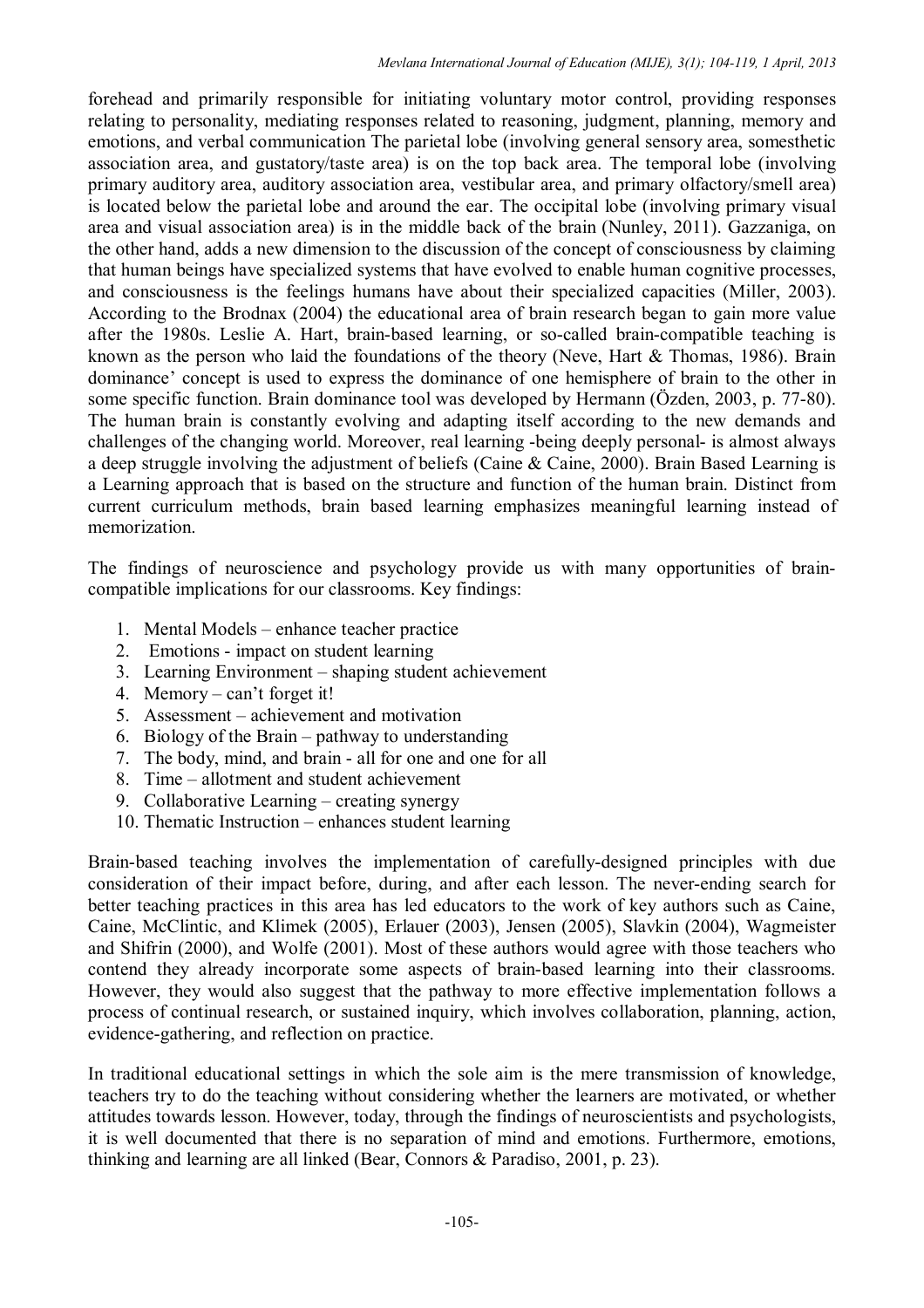### *Purpose of the Study*

The purpose of this study was to identify students' differences attitudes towards and motivation between brain based learning application in science class and current curriculum methods in science. To fulfil this aim, the following to questions were searched for answer:

Is there a statistically meaningful difference between the Science and Technology class of 8th grade students in primary school regarding "Cell Division and Heredity" unit who receive Brain Based Learning approached and current curriculum methods in Science and Technology class with regards to level of attitudes towards and motivation?

In addition to, sub problems are the following; according to gender is there a statistically meaningful difference between points of pre-test and final test of the students in experiment group?

Was there a change observed in the attitudes of students in experiment and control group towards science before and after the application of Brain Based Learning approach?

#### *Assumptions*

- 1. Uncontrollable variables, the experimental and control groups affected to the same extent.
- 2. The students reply to the tests sincerely without any influence, working done at the school.

### **2. Method**

In this study was used pre/post-test control group research model from true experimental designs. The experimental pattern, motivations and attitudes of students is dependent variables. The independent variables on the dependent variables examined in this brain-based learning approach applied to students in force in the science and technology curriculum includes teaching methods.

Dependent and independent variables examined in the study, during research, analyzed the data obtained from the experimental and control groups. Gender of which independent variable, fall within the scope of classification scale.

#### *2.1 Universe-Sample*

This study was carried out in Kirsehir in the first half of 2011-2012 educational years. The study consists of 8th grade students of A Primary School. 57 equivalent students who were separated three groups by equalization participated in the study. 8/A control group-I, 8/B control group-II and 8/C experimental group were determined and each group made up from 19 students. The researcher was involved in experimental group and control group-I as the course designer and class instructor. The other science and technology lesson teacher was involved in control group-II as lesson instructor. To ensure the validity and objectivity of the researcher's (who was the class instructor at the same time) were chosen two control groups.

#### *2.2 Data Collection Instruments*

For the purpose of this study which aimed to investigate students' both motivation and attitudes towards science and technology lessons, quantitative data were collected. The quantitative data were collected through an attitude questionnaire and motivation questionnaire. Attitudes and motivation questionnaires were administered to the students to answer the research question on students' motivation and attitudes towards science and technology lessons. The most significant feature that separates from motivation to attitudes; motivation change short time the attitudes stems from the fact that change in the long time. Judgmental in the study, with the developed measuring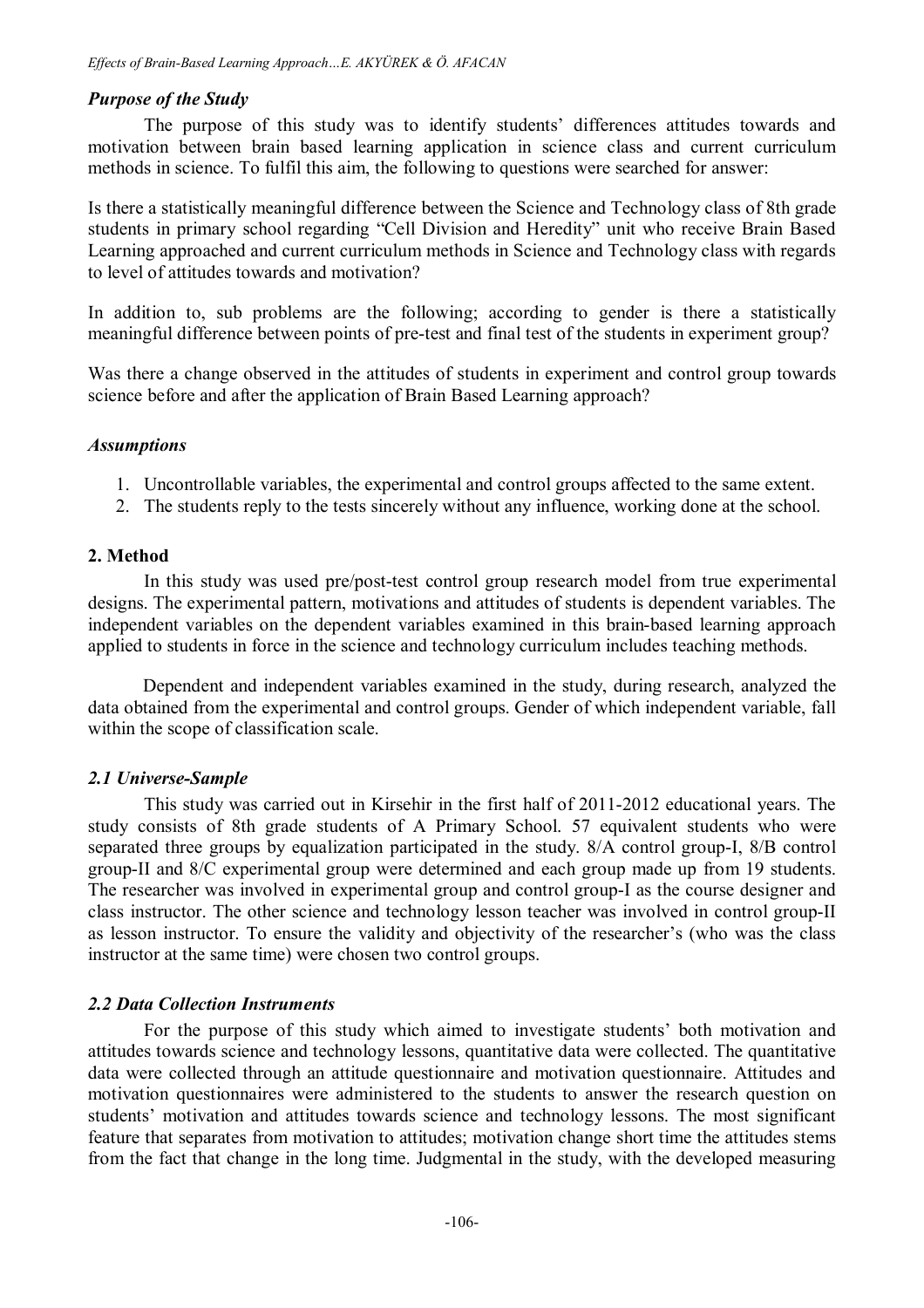instruments of applications converted into number and symbols, and with the appropriate statistical techniques were analyzed.

# *1. Attitude Scale Toward Science and Technology Lesson*

In the research, a likert-type "Attitudes toward Science Learning" scale developed by Nuhoğlu (2008) was used to collect data. The scale is consists of three factors including 20 items (10 positive, 10 negative). Cronbach alpha reliability coefficient of SMTSL scale including 33 items was calculated 0.87. In this study, Cronbach alpha reliability coefficient of Motivation toward Science Learning scale was calculated 0.78. This value is good for the scale to use. Data were analyzed by using a statistical package programme. Answer options of the scale items are; "agree, no opinion, disagree". In the analysis, 3-point was given for "agree" option while 1-point was given for "disagree" option for positive items. On the other hand, 1-point was given for "agree" option while 3-point was given for "disagree" option for negative items. Scores obtained from Attitude toward Science Learning scale changes between 20 and 60 points. Attitude items features, sub scales and item points were showed Table 1.

**Table 1:** Science and Technology Attitude Scale Scoring for Positive and Negative Items

| ັ          | <b>For Positive</b><br><b>Items</b> | <b>For Negative</b><br><b>Items</b> |
|------------|-------------------------------------|-------------------------------------|
| Agree      |                                     |                                     |
| No opinion |                                     |                                     |
| Disagree   |                                     |                                     |

# *2. Motivation Scale toward Science Learning*

In the research, a likert-type "Students' Motivation toward Science Learning" scale developed by Tuan, Chin and Shieh (2005) was used to collect data. The original language of the scale is English and consists of six factors including 33 items. This scale was translated into Turkish by Yılmaz and Çavaş (2007) and validity and reliability of it was calculated. Yılmaz and Çavaş (2007), Cronbach alpha reliability coefficient of Motivation toward Science Learning scale including 33 items was calculated 0.87. In this study, Cronbach alpha reliability coefficient of Motivation toward Science Learning scale was calculated 0.73. The scale for experimental and control group students, before test procedure was applied and after the completion of the test procedure was applied too. In applications the researcher was present. The six factors used in the scale are; self-efficacy, active learning strategies, science learning value, performance goal, achievement goal and learning environment stimulation. "The Self-efficacy" factor comprises the beliefs that students hold about their individual competence in accomplishing tasks related to science. It is related to intrinsic motivation.

"The Active learning strategies" factor is related to feel intrinsic motivation when taking an active role in using a variety of strategies to construct students' new knowledge based on their previous understanding. "The Science learning value" factor is related to students' acquiring problemsolving competency, experience the inquiry activity, stimulate their own thinking, and find the relevance of science with daily life. It is related to intrinsic motivation. "The Performance goal" factor expresses that the student's goals in science learning are devoted to competing with the other students and attracting the attention of teacher. It is related to extrinsic motivation. "The Achievement goal" factor is related to students' specific goals which they should have for increasing their skills and success in science learning process. Also, it is related to extrinsic motivation. "The Learning environment stimulation" factor is related to the effect of learning environment components like curriculum, teachers' teaching methods and student's interaction on motivation. Also, it is related to extrinsic motivation.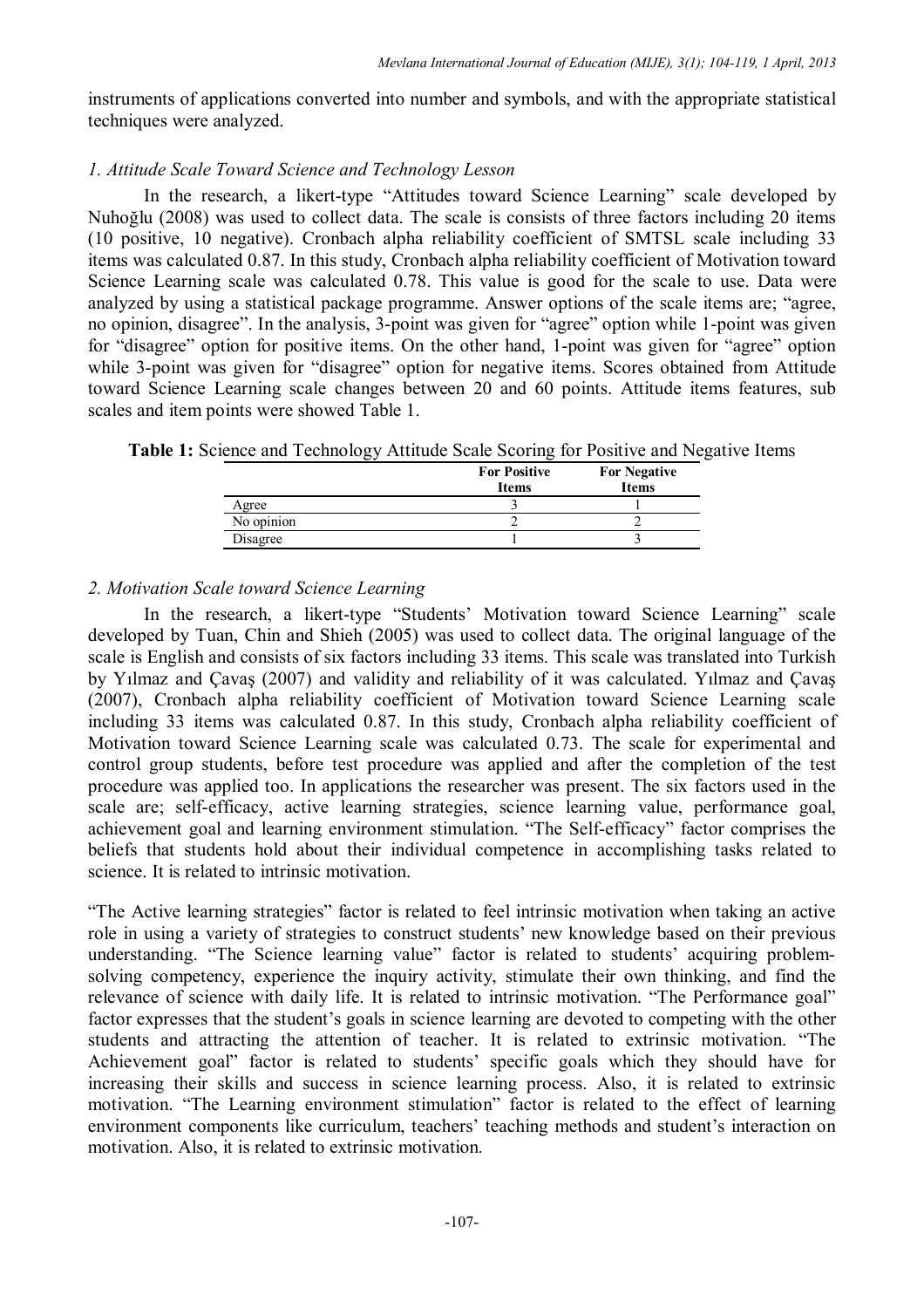#### *Effects of Brain-Based Learning Approach…E. AKYÜREK & Ö. AFACAN*

Data were analyzed by using a statistical package programme. Answer options of the scale items are; "strongly agree, agree, undecided, disagree, and strongly disagree". The subjects answered the items in the questionnaire on a Likert scale of 1 to 5, where 5 stood for "strongly agree", 4 stood for "agree", 3 stood for "undecided", 2 stood for "disagree", and 1 stood for "strongly disagree". In the analysis, 5-point was given for "strongly agree" option while 1-point was given for "strongly disagree" option for positive items. On the other hand, 1-point was given for "strongly agree" option while 5-point was given for "strongly disagree" option for negative items. Scores obtained from Motivation toward Science Learning scale changes between 33 and 165 points Motivation items features, sub scales and item points were showed Table 2.

|                          | <b>For Positive</b><br><b>Items</b> | <b>For Negative Items</b> |
|--------------------------|-------------------------------------|---------------------------|
| Strongly agree           |                                     |                           |
| Agree                    |                                     |                           |
| Undecided                |                                     |                           |
| Disagree                 |                                     |                           |
| <b>Strongly Disagree</b> |                                     |                           |

**Table 2:** Motivation Scale Scoring for Positive and Negative Items

### *2.3 Data Analysis*

In this study, after "Attitude towards Science and Technology Questionnaire and Motivation Questionnaire" were used as pre-test/post-test, analysis of data was made by a packet program called SPSS for Windows.

### **3. Findings**

In this chapter, collecting data of the study is given. Next findings data, the assessment of the study is presented as among groups within groups. Second, the results are reviewed. Finally, interpretations are given.

|            |                                 |        | Sum           |      |               |    |
|------------|---------------------------------|--------|---------------|------|---------------|----|
| Department | Group                           | Female |               | Male |               |    |
| Name       |                                 |        | $\frac{0}{0}$ |      | $\frac{0}{0}$ |    |
| 8/A        | Control <sup>1</sup> Group I    |        | 47.4          | 10   | 52.6          | 19 |
| 8/B        | Control <sup>2</sup> Group II   |        | 57.9          |      | 42.1          | 19 |
| 8/C        | Experimental Group <sup>3</sup> | 10     | 52.6          |      | 47.4          | 19 |
| Sum        |                                 | 30     | 52.6          | 27   | 474           | 57 |

**Table 3:** Distribution of the Students According to Department Name and Gender

<sup>1</sup> Control Group-I: Current curriculum methods in science were used (The researcher was involved in course instructor).

*<sup>2</sup>Control Group-II:* Current curriculum methods in science were used (The other Science and Technology teacher was involved in course instructor).

*3 Experimental Group:* Brain based learning applications were used in science (The researcher was involved in course instructor).

*Experimental Group and Control Groups Students Findings and Interpretations Association with Pre-Test Levels on Motivation*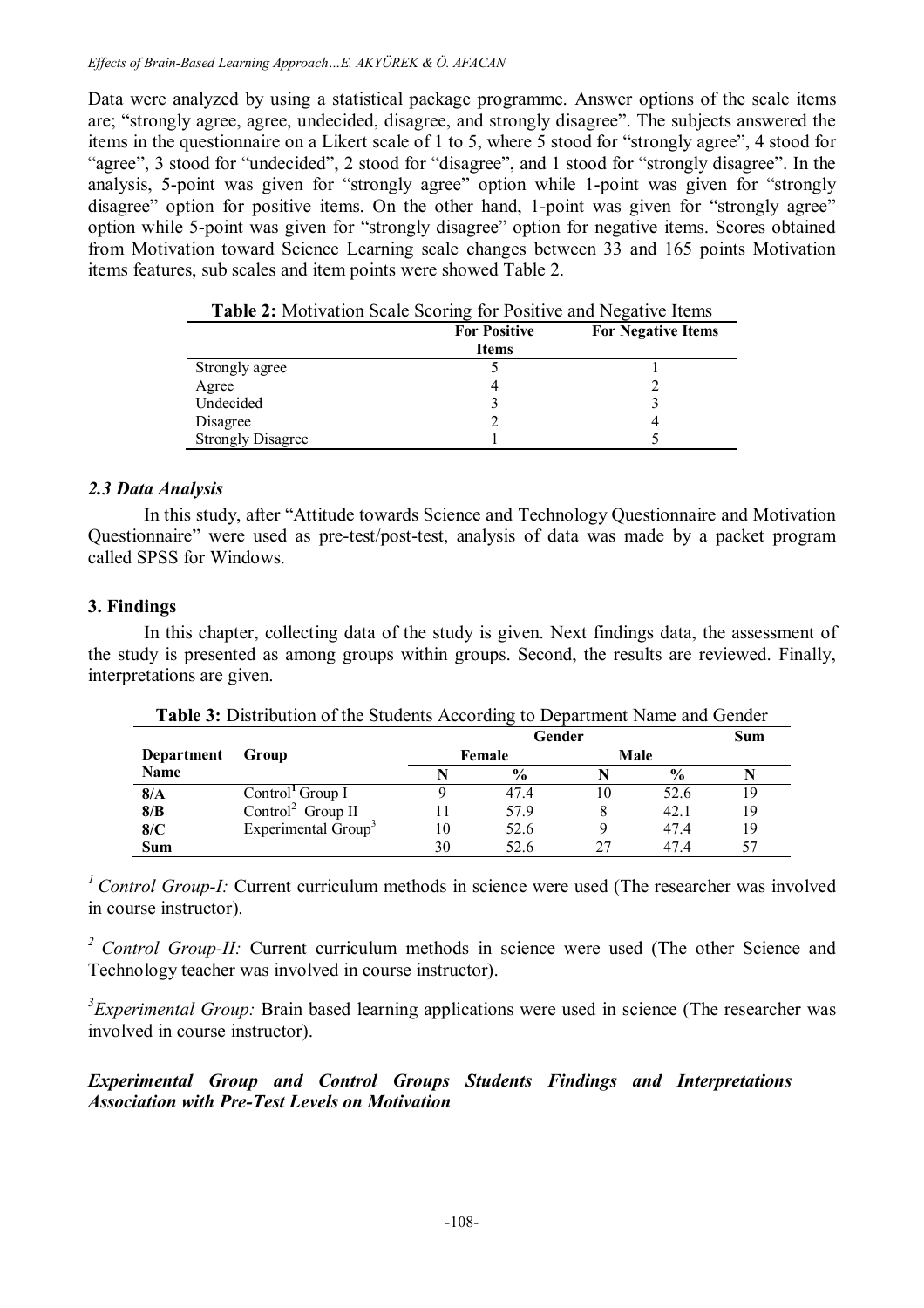| Group<br>х                                       |  |
|--------------------------------------------------|--|
| 48.21<br>5.52<br><b>Experimental Group</b><br>19 |  |
| 50.05<br>4.62<br>19<br><b>Control Group I</b>    |  |
| <b>Control Group II</b><br>8.36<br>46.79<br>19   |  |
| 48 35<br>6.40<br><b>Total</b>                    |  |

**Table 4:** Experimental and control group 8 Grade Students, According to Pre-Test Scores on Attitude Measures of Central Tendency and Spread

When the results are analysed in Table 4, it is observed that all of the 57 students homogeneous in terms of attitudes towards science and technology is seen exhibited an average score of 48.35 are beginning to have an attitude.

**Table 5:** In the Experimental Group 8 Grade Students Relationship between Attitude Level toward Science Learning and Gender Pre-Test Results of Mann Whitney U-Test on Attitude Level by

| Gender |  |               |      |                  |              |       |     |
|--------|--|---------------|------|------------------|--------------|-------|-----|
| Group  |  | $\mathcal{X}$ |      | <b>Mean Rank</b> | Sum of       |       |     |
|        |  |               |      |                  | <b>Ranks</b> |       |     |
| Female |  | 49.70         | 5.10 | 11.65            | 116.50       | 28.50 | 176 |
| Male   |  | 46.56         | 4.30 | 8 1 7            | 73.50        |       |     |

As can be seen from the Table 5, gender has a significant effect on students' attitudes towards science learning. When  $\sqrt[n]{x}$  scores are examined, it is observed that female students' attitude level towards science learning  $(x=49.70)$  is higher than male students  $(x=46.56)$ , one. But, there is not a significant difference between scores (U=28.5,  $p=0.176$ ). According to the results in the initial determined that experiment group students' attitude levels towards science learning does not change according to gender.

In the control group-I, 8 grade students' relationship between attitude level toward science learning and gender pre-test results were examined Table 6.

**Table 6:** In the Control Group-I 8 Grade Students Relationship Between Attitude Level Toward Science Learning and Gender Pre-Test Results of Mann Whitney U-Test on Attitude Level by

| Gender |  |               |      |                  |              |       |      |
|--------|--|---------------|------|------------------|--------------|-------|------|
| Group  |  | $\mathcal{X}$ | O    | <b>Mean Rank</b> | Sum of       |       |      |
|        |  |               |      |                  | <b>Ranks</b> |       |      |
| Female |  | 49.89         | 4.84 | 9.89             | 89.00        | 44.00 | .935 |
| Male   |  | 50.20         | 4 64 | 10.10            | 101.00       |       |      |

As can be seen from the Table 6, gender has a significant effect on students' attitudes towards science learning. When  $\sqrt[n]{x}$  scores are examined, it is observed that male students' attitude level towards science learning  $(x=50.20)$  is higher than female students  $(x=49.89)$ , one. But, there is not a significant difference between scores (U=44,  $p=0.935$ ). According to the results in the initial determined that control group-I students' attitude levels towards science learning does not change according to gender.

In the control group-II 8 grade students relationship between attitude level toward science learning and gender pre-test results were examined Table 7.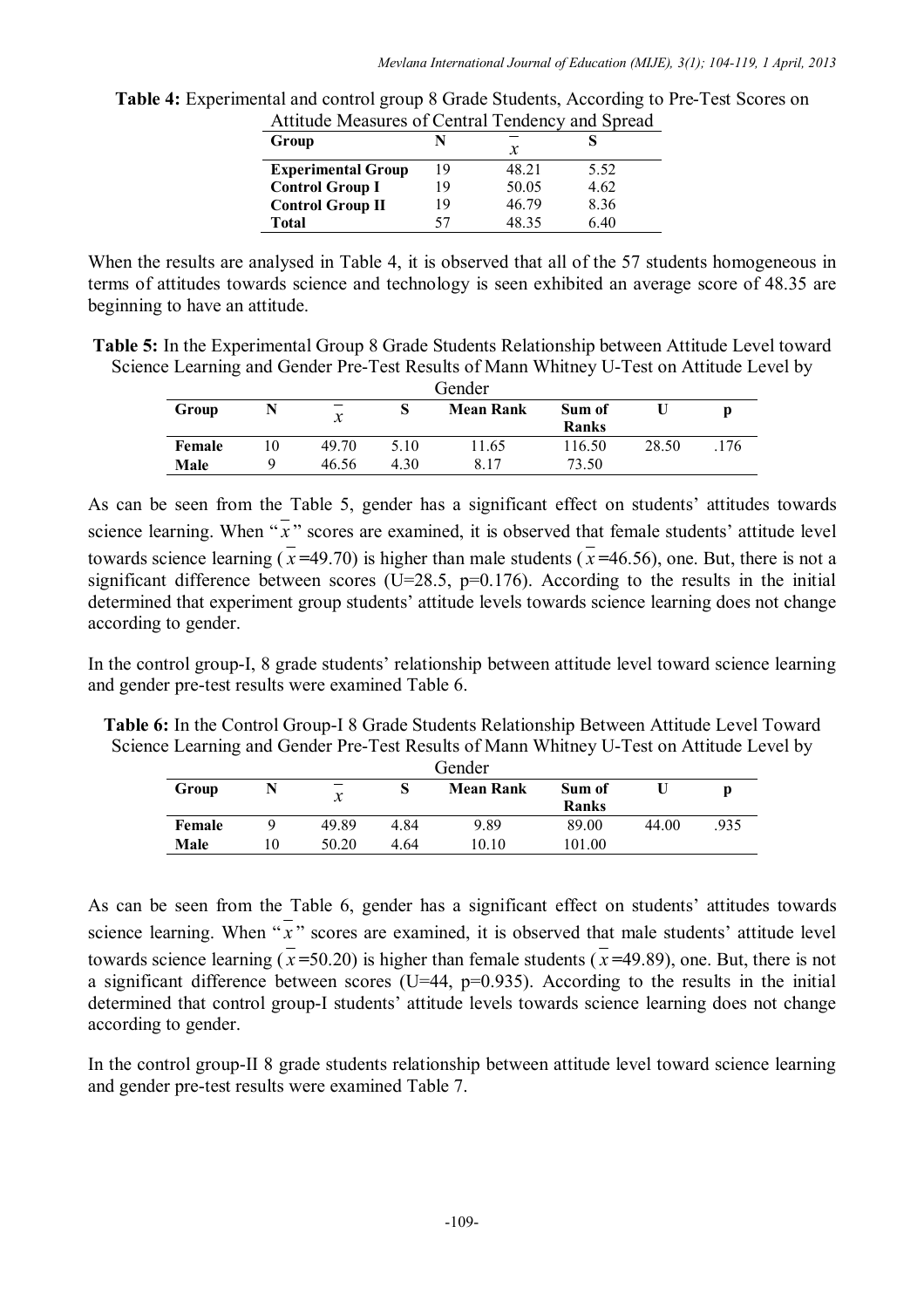| <b>Table 7:</b> In The Control Group-II 8 Grade Students Relationship Between Motivation Level |
|------------------------------------------------------------------------------------------------|
| Toward Science Learning and Gender Pre-Test Results of Mann Whitney U-Test on Motivation       |
| Lavel by Gander                                                                                |

| <b>LEVELUX</b> ACTINCT |  |               |       |                  |                        |       |      |  |
|------------------------|--|---------------|-------|------------------|------------------------|-------|------|--|
| Group                  |  | $\mathcal{X}$ |       | <b>Mean Rank</b> | Sum of<br><b>Ranks</b> |       |      |  |
| Female                 |  | 48.82         | 6.70  | 11.14            | 122.50                 | 31.50 | .301 |  |
| Male                   |  | 44.00         | 10 01 | 8 44             | 67.50                  |       |      |  |

As can be seen from the Table 5, gender has a significant effect on students' attitudes towards science learning. When  $\overline{x}$  scores are examined, it is observed that female students' attitude level towards science learning ( $\bar{x}$ =48.82) is higher than male students ( $\bar{x}$ =44), one. But, there is not a significant difference between scores  $(U=31.5, p=0.301)$ . According to the results in the initial determined that experiment group students' attitude levels towards science learning does not change according to gender.

8th grade experimental and control group students in classes according to their gender, there was no difference 'attitudes towards science and technology, initially to be close to each other is important for all the features.

# *Experimental Group and Control Groups Students Findings and Interpretations Association with Pre-Test Levels on Motivation and Gender*

Brain Based Learning Approach applications were used in experimental group and current curriculum methods were used control groups. As can be seen from Table 8, 8th grade students' motivation pre-test scores.

| <u>MULLER MULLER OF CULTURE FUNCTION AND SPICAL</u> |    |        |       |
|-----------------------------------------------------|----|--------|-------|
| Group                                               |    | x      |       |
| <b>Experimental Group</b>                           | 19 | 125.89 | 9 14  |
| <b>Control Group I</b>                              | 19 | 122.89 | 949   |
| <b>Control Group II</b>                             | 19 | 125.74 | 1147  |
| Sum                                                 | 57 | 124 84 | 10.00 |

**Table 8:** Experimental and control group 8 Grade Students, According to Pre-Test Scores on Motivation Measures of Central Tendency and Spread

When the results are analysed in Table 8, it is observed that all of the 57 students homogeneous in terms of motivation towards science and technology is seen exhibited an average score of 124.84 are beginning to have an attitude.

**Table 9:** In the Experimental Group 8 Grade Students Relationship between Motivation Level Toward Science Learning and Gender Pre-Test Results of Mann Whitney U-Test on Motivation Level by  $C$ 

| Level by Gender |    |                  |       |                  |        |       |      |  |  |
|-----------------|----|------------------|-------|------------------|--------|-------|------|--|--|
| Group           |    | $\boldsymbol{x}$ |       | <b>Mean Rank</b> | Sum of |       |      |  |  |
|                 |    |                  |       |                  | Rank   |       |      |  |  |
| Female          | 10 | 127.30           | 7.04  | 11.00            | 110.00 | 35.00 | .411 |  |  |
| Male            |    | 124.33           | 11 26 | 889              | 80.00  |       |      |  |  |

As can be seen from the Table 9, gender has a significant effect on students' motivation towards science learning. When  $\sqrt{x}$  scores are examined, it is observed that female students' Motivation level towards science learning ( $\bar{x}$ =127.30) is higher than male students ( $\bar{x}$ =124.33), one. But, there is not a significant difference between scores (U=35,  $p=0.411$ ). According to the results in the initial determined that experiment group students' motivation levels towards science learning does not change according to gender.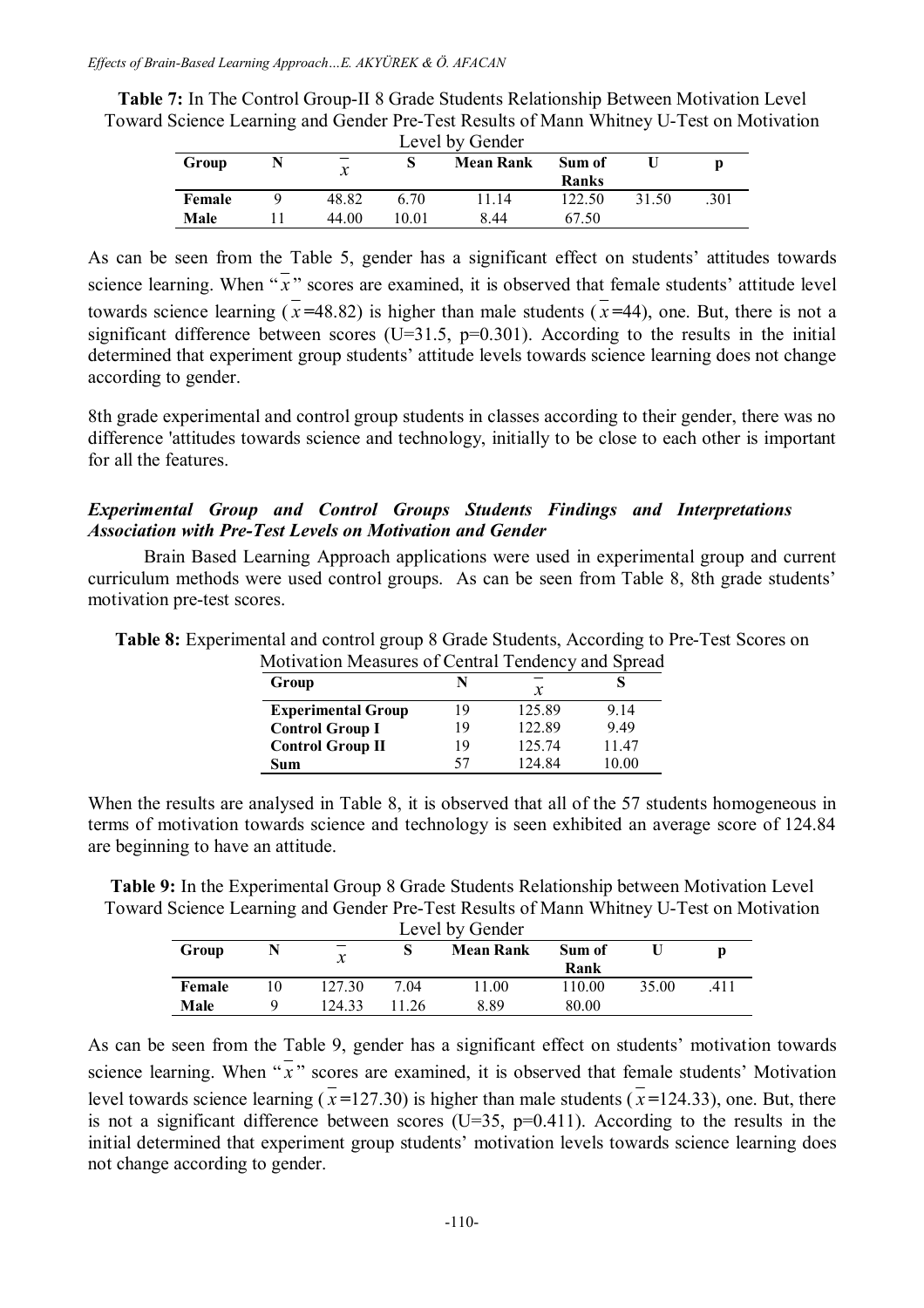In the control group-I, 8 grade students' relationship between motivation level toward science learning and gender pre-test results were examined Table 10.

**Table 10:** In the Control Group-I 8 Grade Students Relationship Between Motivation Level Toward Science Learning and Gender Pre Test Results of Mann Whitney U-Test on Motivation Level by

| Gender |    |               |       |                  |              |       |      |
|--------|----|---------------|-------|------------------|--------------|-------|------|
| Group  |    | $\mathcal{X}$ |       | <b>Mean Rank</b> | Sum of       |       |      |
|        |    |               |       |                  | <b>Ranks</b> |       |      |
| Female |    | 120.44        | 790   | 8.94             | 80.50        | 35.50 | .437 |
| Male   | 10 | 125.10        | 10.64 | 10.95            | 109.50       |       |      |

As can be seen from the Table 10, gender has a significant effect on students' motivation towards science learning. When  $\overline{\overline{x}}$  " scores are examined, it is observed that male students' motivation level towards science learning  $(\bar{x} = 125.10)$  is higher than female students  $(\bar{x} = 120.44)$ , one. But, there is not a significant difference between scores (U=35.5, p=0.437). According to the results in the initial determined that control group-I students' motivation levels towards science learning does not change according to gender.

In the control group-II, 8 grade students relationship between motivation level toward science learning and gender pre-test results were examined Table 11.

**Table 11:** In the Control Group-II 8 Grade Students Relationship Between Motivation Level Toward Science Learning and Gender Pre-Test Results of Mann Whitney U-Test on Motivation

| Level by Gender |  |                  |       |                  |        |       |     |  |  |
|-----------------|--|------------------|-------|------------------|--------|-------|-----|--|--|
| Group           |  | $\boldsymbol{x}$ |       | <b>Mean Rank</b> | Sum of |       |     |  |  |
|                 |  |                  |       |                  | Rank   |       |     |  |  |
| Female          |  | 124.00           | 13.20 | 11.19            | 100.50 | 34.50 | 433 |  |  |
| Male            |  | 128.12           | 10 34 | 9 14             | 89.50  |       |     |  |  |

As can be seen from the Table 9, gender has a significant effect on students' motivation towards science learning. When  $\sqrt{x}$  scores are examined, it is observed that female students' Motivation level towards science learning  $(\bar{x}=124.00)$  is smaller than male students  $(\bar{x}=128.12)$ , one. But, there is not a significant difference between scores (U=34.5,  $p=0.43$ ). According to the results in the initial determined that experiment group students' motivation levels towards science learning does not change according to gender.

8th grade experimental and control group students in classes according to their gender, there was no difference attitudes towards science and technology, initially to be close to each other is important for all the features.

As a result of the statistical 8 classes analysis conducted on the experimental and control groups, the dependent variable is that groups were similar in terms of the motivation score.

In addition, the motivation scores for groups of independent variables were examined with respect to gender, these variables were found to be equivalent in terms of groups.

According to the experimental and control groups of 8th grade science and technology courses attitudes toward arithmetical mean and standard deviation values for the post-test scores in Table 12 are also provided.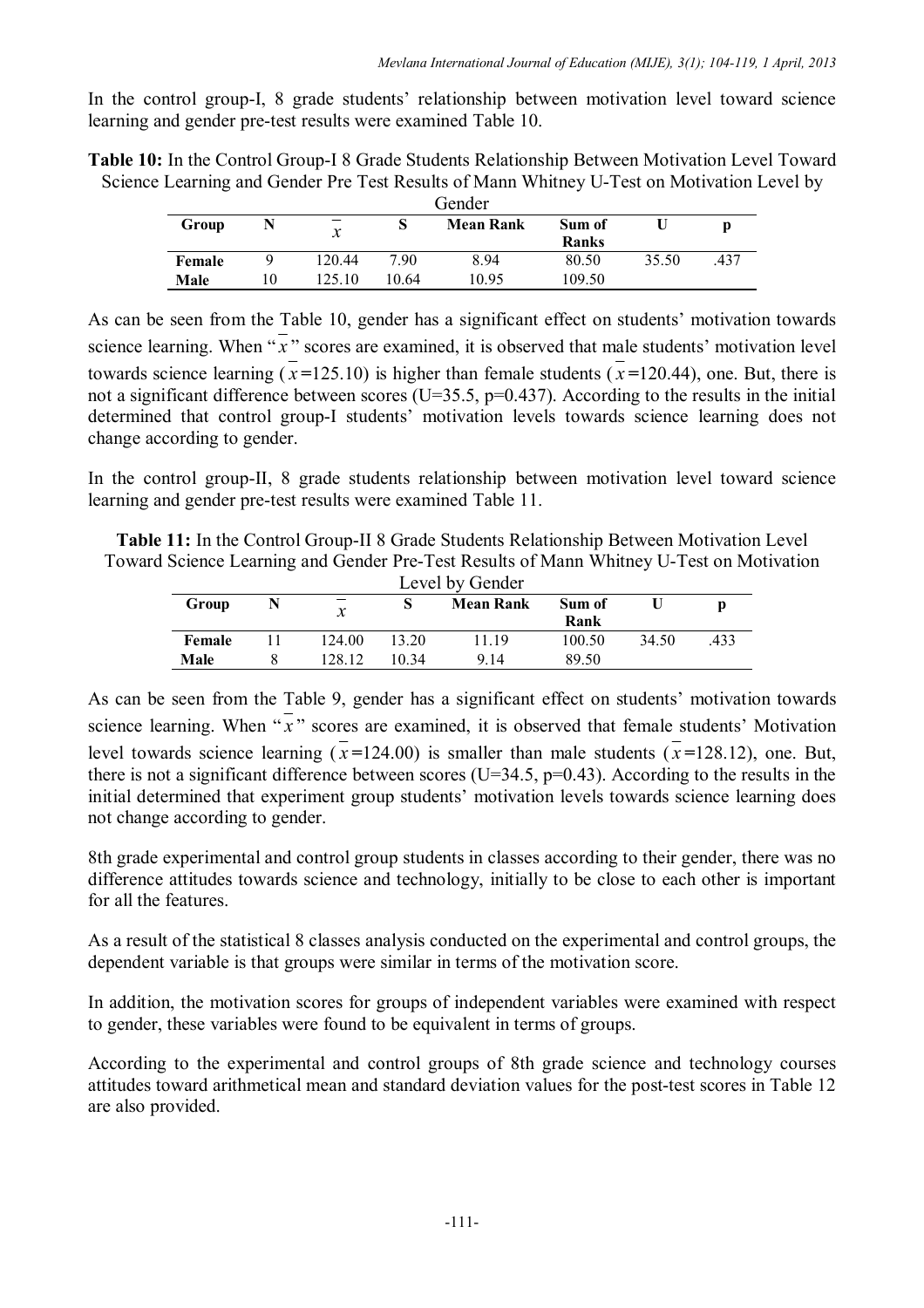|    | x     |                                                 |
|----|-------|-------------------------------------------------|
| 19 | 55.84 | 4.19                                            |
| 19 | 50.26 | 5.24                                            |
| 19 | 46.63 | 979                                             |
| 57 | 50.91 | 7 74                                            |
|    |       | Tunique Measures of Central Tendency and Spread |

**Table 12:** Experimental and control group 8 Grade Students, According to Post-Test Scores on Attitude Measures of Central Tendency and Spread

When Table 12 is examined, the results presented that Brain based learning applications were used students' (experimental group) attitude level towards science learning  $(\bar{x} = 55.84)$  is higher than Current curriculum methods were used students  $(\bar{x} = 50.26, \bar{x} = 46.63)$ . As control group-II was determined the lowest post-test level of attitudes towards science and technology lesson ( $\bar{x}$  = 46.63).

**Table 12.1:** Post-Test Scoring of Attitude of Kolmogorov-Smirnov Test Among Groups

| Group | Kolmogorov-Smirnov(a) |    |       |
|-------|-----------------------|----|-------|
|       | <b>Statistic</b>      | Sd |       |
|       | .108                  | 9  | .200  |
|       | .134                  | 9  | .200  |
|       | 240                   | -9 | .0051 |

As can be seen from the Table 12.1, since Kolmogorov-Smirnov p>.005 displayed data normally distributed. For this reason, parametric test, one-way analysis of variance (ANOVA) was performed. 8. grade students' attitudes towards science and technology for the post-test scores vary, for independent samples one-way analysis of variance (ANOVA) was performed, the results in Table 13 are given in. Attitudes towards science and technology, while the dependent variable, this variable is associated with a variable examined whether the experimental and control groups. Groups, experimental and control group-I and control group-II is divided into three levels. Therefore, as a result of the one-way analysis of variance, the difference between the two groups will be, in order to determine which of the two groups, Scheffe test was used for multiple comparisons. According to the Scheffe Test significant difference between the experimental group and control group-II, whereas there was no significant difference between the experimental group and the control-I.

**Table 13:** In the Experimental and Control Groups 8th Grade Students' Attitudes toward Science and Technology Course, Post-Test Scores Related to One-Way Analysis of Variance (ANOVA)

| Source of<br><b>Variance</b> | Sum of<br><b>Squares</b> | Sd | <b>Mean Square</b> |       |      | Sig       |
|------------------------------|--------------------------|----|--------------------|-------|------|-----------|
| <b>Between Groups</b>        | 817.930                  |    | 408.965            | 8.692 | .001 | $1 - 3^*$ |
| <b>Within Groups</b>         | 2540.632                 | 54 | 47.049             |       |      | $2 - 3*$  |
| Total                        | 3358.561                 | 56 |                    |       |      |           |

\*1: Control Group-I, 2: Control Group-II, 3: Experimental Group

As seen from the Table 13, experimental group and control groups level have a significant differentiate on students' attitude toward science and technology course ( $F_{(2-54)} = 8.692$ , p<.05). In other words, between the attitude scores of experimental group and control groups varies according to experimental and control groups. Meaningful difference between the groups in which the Scheffe test to determine that the students of the experimental group  $(\bar{x} = 55.84)$  and the control group-I  $(\bar{x}$ =50.26) of students in the experimental group are in favour of the students in the experimental group students ( $\bar{x}$ =55.84) and the control group-II ( $\bar{x}$  =46.63), meaningful difference was found in favour of the experimental group students.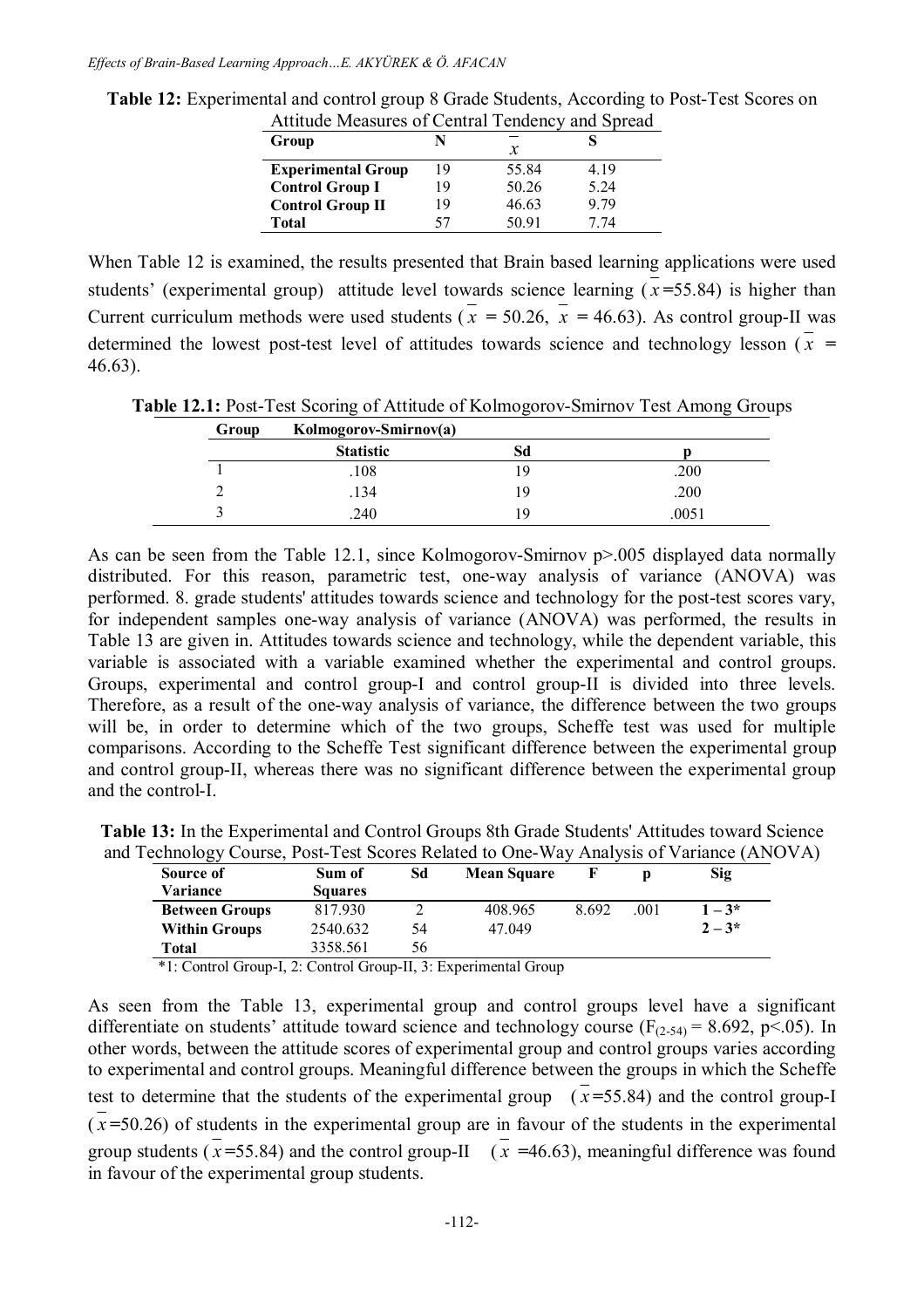|                                                                  | N  | $p = .05$ |       |
|------------------------------------------------------------------|----|-----------|-------|
| Group*                                                           |    | 2         |       |
|                                                                  |    |           |       |
| 2                                                                | 19 | 46.63     |       |
|                                                                  | 19 | 50.26     | 50.26 |
| 3                                                                | 19 |           | 55.84 |
| P                                                                |    | .273      | .051  |
| $k.1.$ Control open I. O. Control open II. 2. Experimental opens |    |           |       |

**Table 13.1:** Attitude Post-Test Result between Groups According to Scheffe Test

\*:1: Control group-I 2: Control group-II 3: Experimental group

According to 8th grade experimental and control groups associated with motivation post-test scoring arithmetic mean and standard deviation values are given in Table 14.

**Table 14:** Experimental and Control Group 8th Grade Students, According to Post-Test Scores on Motivation Measures of Central Tendency and Spread

| Group                     |    | x      |       |
|---------------------------|----|--------|-------|
| <b>Experimental Group</b> | 19 | 143.63 | 14.81 |
| <b>Control Group I</b>    | 19 | 122.79 | 10.54 |
| <b>Control Group II</b>   | 19 | 128 21 | 1548  |
| <b>Total</b>              | 57 | 13174  | 16 10 |

When Table 14 is examined, the results presented that Brain Based Learning applications were used students' (experimental group) motivation level towards science learning  $(\bar{x}$ =143.63) is higher than Current Curriculum methods were used students ( $\overline{x}$  = 122.79 and  $\overline{x}$  = 128.21). As control group-I was determined the lowest post-test level of motivation toward science and technology lesson  $(\bar{x} = 122.79)$ .

8th grade students' motivation for post-test scores varies, for independent samples one-way analysis of variance (ANOVA) was performed, the results in Table 15 are given in. Motivation of the dependent variable, while the variable is examined whether it is associated with this variable, the experimental and control groups. Groups, experimental and control group-I and control group-II is divided into three levels. As a result of the one-way analysis of variance, the difference between the two groups will be, in order to determine which of the two groups; Scheffe test was used for multiple comparisons (Büyüköztürk, 2009).

| <b>Source of Variance</b> | Sum of         | Sd | <b>Mean Square</b> |        |     | Sig.     |
|---------------------------|----------------|----|--------------------|--------|-----|----------|
|                           | <b>Squares</b> |    |                    |        |     |          |
| <b>Between Groups</b>     | 4255.053       |    | 2127.526           | 11 189 | 000 | $1 - 3*$ |
| <b>Within Groups</b>      | 10268.000      | 54 | 190 148            |        |     |          |
| Total                     | 14523.053      | 56 |                    |        |     |          |

**Table 15:** In the Experimental and Control Groups 8th Grade Students' Attitudes toward Science and Technology Course, Post-Test Scores Related to One-Way Analysis of Variance (ANOVA)

\*1: Control Group-I, 2: Control Group-II, 3: Experimental Group

As seen from the Table 15, the results presented that Brain based learning applications were used students' (experimental group) motivation level towards science learning  $(x=143.63)$  is was found close to the value of the control group II students'  $(x=128.21)$  motivation, higher than control group-I current curriculum methods were used students ( $\bar{x}$  = 123.37). As control group-II was determined the lowest post-test level of attitudes towards science and technology lesson  $\overline{x}$  = 46.63).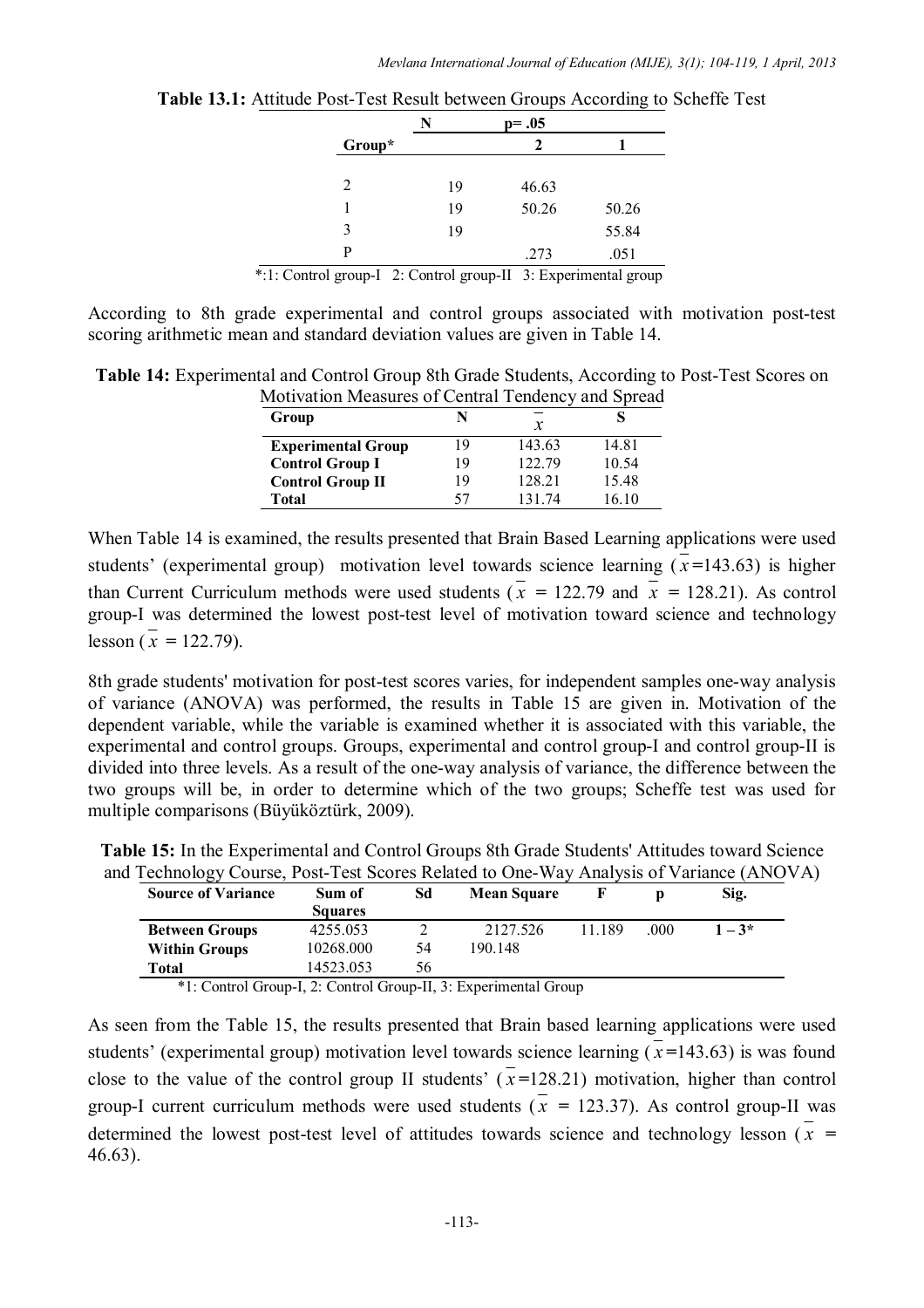Motivation post-test scores of the experimental group and control group-I in favour of the experimental group, between control group-I, control group-II and the experimental group and control group II, no significant difference is observed  $(F<sub>(2-54)</sub> = 11.189, p<.05)$ .

| Group |    |        | $p = .05$ |
|-------|----|--------|-----------|
|       |    |        |           |
|       | 19 | 123.37 |           |
|       | 19 | 128.21 |           |
|       | 19 |        | 143.63    |
| Ŋ     |    | .560   | 1.000     |

**Table 15. 1:** Motivation Post-Test Scheffe Test Results between Groups

As seen from the Table 16 in the experimental group 8th grade students' relationship between motivation level toward science learning and gender were exhibited.

**Table 16:** Post-Test Results of Mann Whitney U-Test on Motivation Level by Gender

| Group  | v<br>$\boldsymbol{\mathcal{N}}$ |       | <b>Mean Rank</b> | <b>Sum of Rank</b> |       |      |
|--------|---------------------------------|-------|------------------|--------------------|-------|------|
| Female | 141.8                           | 17.82 | 8.80             | 88.00              | 33.00 | .327 |
| Male   | 145.67                          | 29    | .33              | 102.00             |       |      |

When Table 16 is examined, there is no difference between 8th grade experimental group student motivation post-test scores obtained from gender. (U =  $33.00$ , p $> 0.05$ ).

As seen from the Table 17 in the control group-I 8th grade students' relationship between motivation level toward science learning and gender was exhibited.

| Group  | ≁<br>л | N     | <b>Mean Rank</b> | <b>Sum of Rank</b> |       |     |
|--------|--------|-------|------------------|--------------------|-------|-----|
| Female | 123.00 | 69    |                  | /1.50              | 43.50 | 902 |
| Male   | 123.70 | 10.03 | 9.85             | 98.50              |       |     |

When Table 17 is examined, there is not difference between 8th grade experimental group student motivation post-test scores obtained from gender (U =  $43.50$ , p $> 0.05$ )

As seen from the Table 18 in the control group-II 8th grade students' relationship between motivation level toward science learning and gender were exhibited.

|        |       |      |                  | <b>LADIC TO.</b> I OSC-T CST INCSUITS OF IVIDITIT WHITHING OF LOST ON INTOITVALION LOVED BY CICING |       |     |
|--------|-------|------|------------------|----------------------------------------------------------------------------------------------------|-------|-----|
| Group  |       |      | <b>Mean Rank</b> | <b>Sum of Rank</b>                                                                                 |       |     |
| Female | 32.44 | 444  |                  | 107.50                                                                                             | 41.50 | 836 |
| Male   | 28.63 | 4.75 | 10 31            | 82.50                                                                                              |       |     |

**Table 18:** Post-Test Results of Mann Whitney U-Test on Motivation Level by Gender

When Table 18 is examined, there is no difference between 8th grade experimental group student motivation post-test scores obtained from gender (U = 41.50, p $> 0.05$ ).

According to the results in the students' motivation towards science and technology courses taken post-tests scores can be said that does not change according to gender.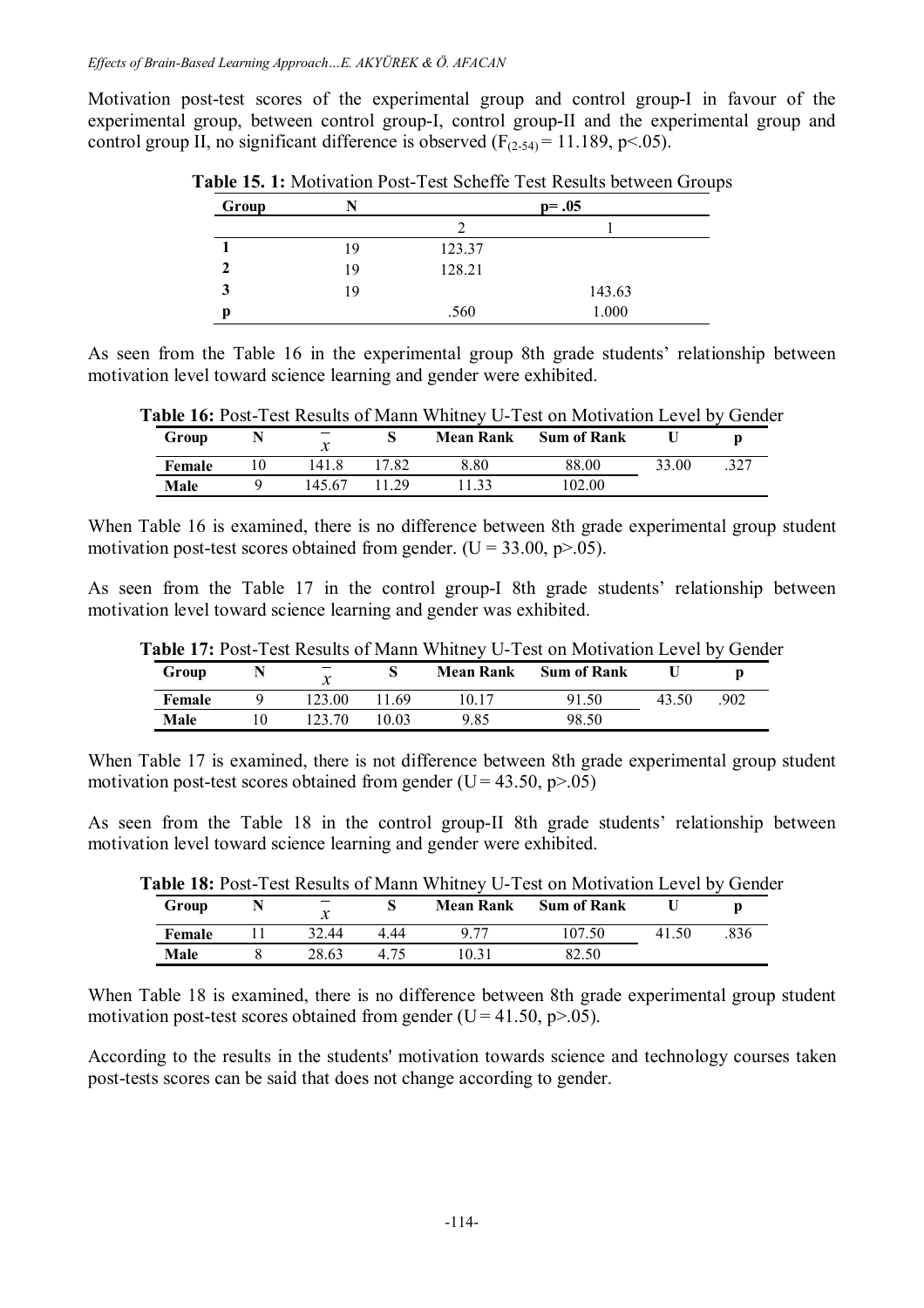### **4. Result**

### *The Findings Related to the Scores of the Students in the Experimental and Control Groups in the Pretest on their Attitudes towards Science and Technology*

The following section is a presentation of the findings related to the scores of the eight grade students, who were divided into three groups (experimental group, control group-I and control group-II), in the pre-test on their attitudes towards Science and Technology.

1. There were not any significant differences between the students in the experimental group and control groups in their scores in the pretest on their attitudes towards Science and Technology. In other words, the students in the experimental group and control groups had similar attitudes towards Science and Technology before the experiment.

2. The scores of the students in the experimental group, control group-I and control group-II in the pre-test on their attitudes towards Science and Technology did not differ significantly depending on gender. In other words, the variable "gender" did not have a significant influence on the attitudes of the students towards Science and Technology before the experiment.

### *The Findings Related to the Scores of the Students in the Experimental and Control Groups in the Pre-Test on their Motivation towards Science and Technology*

The following section is a presentation of the findings related to the scores of the eight grade students, who were divided into three groups (experimental group, control group-I and control group-II), in the pretest on their motivation towards Science and Technology.

1. There were not any significant differences between the students in the experimental group and control groups in their scores in the pretest on their motivation towards Science and Technology. In other words, the students in the experimental group and control groups had similar levels of motivation towards Science and Technology before the experiment.

2. The scores of the students in the experimental group, who were taught via brain-based learning activities, and control group-I and control group-II, who were taught with the activities based on the current methods included in the curriculum, in the pre-test on their motivation towards Science and Technology did not differ significantly depending on gender. In other words, the students in all the three groups had similar characteristics before the experiment regardless of their gender.

# *The Findings Related to the Scores of the Students in the Experimental and Control Groups in the Pre-Test and Post-Test on their Attitudes towards Science and Technology*

The following section is a presentation of the findings related to the scores of the eight grade students, who were divided into three groups (experimental group, control group-I and control group-II), in the pre-test and post-test on their attitudes towards Science and Technology.

1. The students in the experimental group, who were taught via brain-based learning activities, had higher scores in the posttest on their attitudes towards Science and Technology than control group-I and control group-II, who were taught with the activities based on the current methods included in the curriculum. It was observed that the brain-based learning activities had a statistically significant effect on improving the students' attitudes.

Tüfekçi (2005), Avcı (2007), Çelebi (2008), Bayındır (2003), Baş (2010), İnci (2010), Baştuğ and Korkmaz (2010) and Yücel (2011) maintain that brain-based learning has a significant influence on improving students' attitudes. On the other hand, Gets (2003), Aydın (2008), Samur (2009) and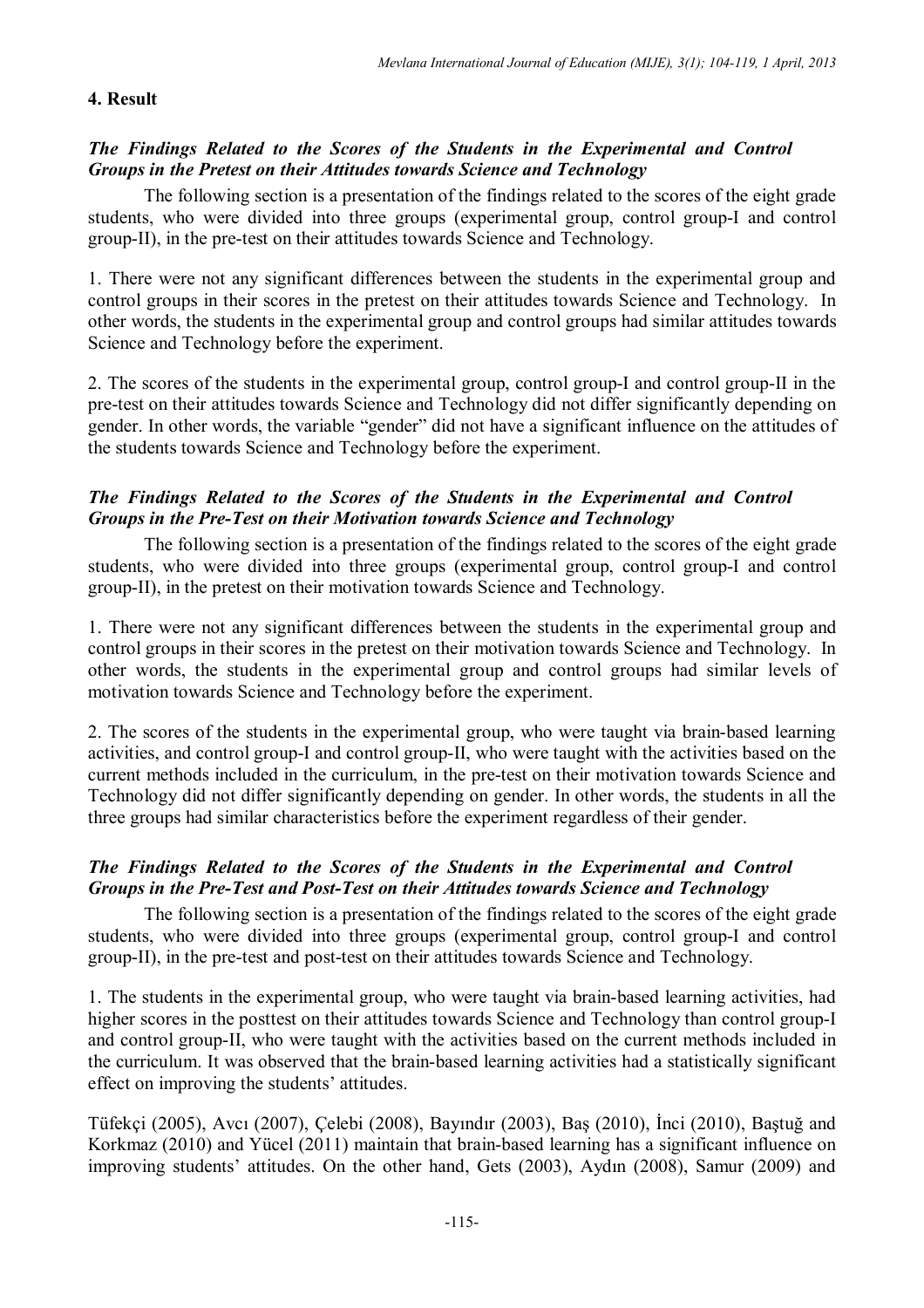Yıldırım (2010) hold that the approach neither has an influence on students' attitudes towards courses nor leads to changes in their attitudes.

2. An analysis was made of the correlation between the scores of the students in the experimental group in the pretest and posttest on their attitudes towards learning science. The analysis reported that their posttest scores were higher. As for the control groups, there was not a significant difference between the scores of the students in the pretest and posttest on their attitudes towards learning science. It was observed that the students' attitudes tended to get lowered in the course of time.

3. The scores of the students in the experimental group in the posttest on their attitudes towards learning science differed depending on gender. The female students had higher scores than the male students. However, the finding is contradicted by that of İnci (2010).

Studies on students' existing or potential attitudes in reference to gender have suggested different results. Therefore, it is essential that educational methods should be implemented regardless of gender.

# *The Findings Related to the Scores of the Students in the Experimental and Control Groups in the Pre-Test and Post-Test on their Motivation towards Science and Technology*

The following section is a presentation of the findings related to the scores of the eight grade students, who were divided into three groups (experimental group, control group-I and control group-II), in the pre-test and post-test on their motivation towards Science and Technology.

1. The students in the experimental group, who were taught via brain-based learning activities, had significantly higher scores in the posttest on their motivation towards Science and Technology than control group-I and control group-II, who were taught with the activities based on the current methods included in the curriculum. It was observed that the brain-based learning activities were significantly effective in increasing the students' motivation. Similarly, Salmiza (2011) reported that brain-based learning approach is an effective instrument for increasing students' motivation.

2. An analysis was made of the correlation between the scores of the students in the experimental group in the pretest and posttest on their motivation. The analysis reported a significant difference. It was observed that the brain-based learning activities had a statistically significant influence on the students' motivation. Therefore, it can be concluded that brain-based learning activities improve students' motivation.

Similarly, Materna (2010) and Yıldırım (2010) observed that the students in the experimental group, who were taught in accordance with brain-based teaching, were more motivated than the ones in the control group.

3. As for the control groups, there was not a significant difference between the scores of the students in the pre-test and post-test on their motivation. It was observed that the activities implemented were not effective in increasing the students' motivation. In addition, the scores of the students in the experimental group were not significantly influenced by gender.

# **5. Discussion**

It is important to note consistency the between the Brain based learning approach for Science and effect of students attitude development. The measure of congruence on which this conclusion is based suggests that Brain Based Learning approach is both motivation and attitude. They were also found to be rigorous as indicated by the consistency between Brain Based Learning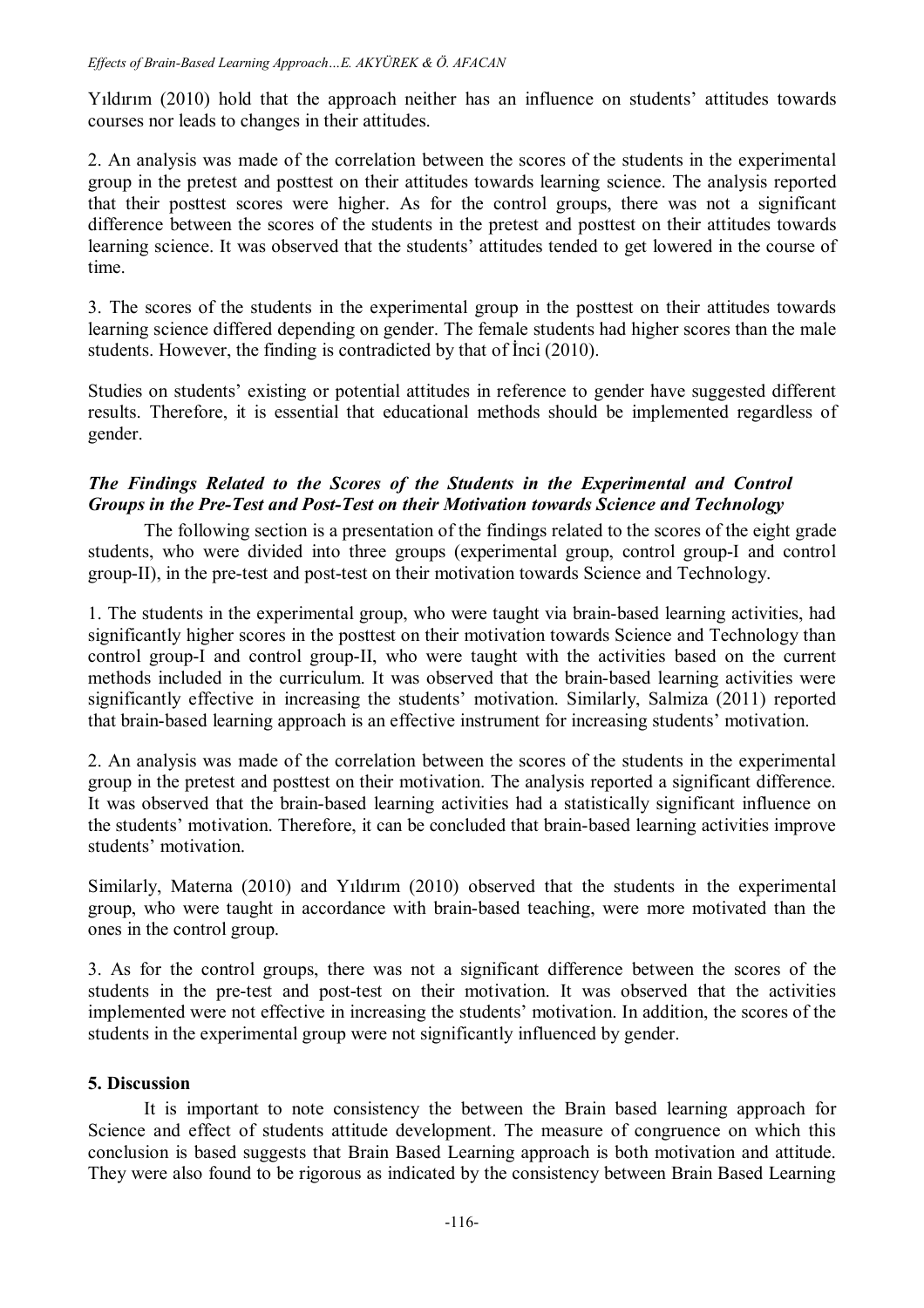Approach and attitude, motivation scores from pre-test and post-test especially at eighth grade. Having substantiated their coherence, it is important to now move to the important task of implementing them. That task will be quite difficult, as the comparison of the attitude and motivation of the brain based learning approach to previous approaches shows-the range in consistency going from around 80% to 90%. Tüfekci(2005), Avcı (2007) , Çelebi (2008), Bayındır (2003), Baş (2010), İnci (2010), Baştuğ ve Korkmaz (2010), Yücel (2011) are good examples. For some states, between brain based learning and attitude of inconsistencies was more prevalent Gets (2003), Aydın (2008), Samur (2009) and Yıldırım (2010). This exploratory analysis show that the Brain Based Learning Approach will actually improve the Science attitude and motivation of children once appropriately implemented is encouraging, if rather tentative. To interpret this as an indication of the likelihood that the Brain Based Learning Approach will be related to higher attitude and motivation requires adherence to a line of not unreasonable assumptions, but they are assumptions. The totality of the analyses we have done suggests a statistically significant positive relationship between attitude and the Brain Based Learning Approach, between motivation and Brain Based Learning Approach assessment, but is not only an indication of correlation but also of causality. On the other hand, combining these analyses with the strong of consistency that the Brain Based Learning Approach has with those of experimental group whose eighth-grade students attitude and motivation at the highest levels, makes the likelihood of such a relationship even greater. The relationship is even stronger when taking into account the prevalence of low-income students attending the state's public schools. Developed countries are now moving to implement Brain Based Learning Approach because of the closer relationship with attitude and motivation.

The other intriguing question that remains unanswered is, what is the relationship in terms of gender between attitude and brain based learning approach, motivation and brain based learning approach? Brain Based Learning Approach has essentially the same relationship of gender as defined by the Brain Based Learning Approach and student attitudes, Brain based Learning Approach and motivation. Our hypothesis, and somewhat supported by the data Materna (2000), Yıldırım (2010), is that do irrespective of gender studies, it is important to practice teaching methods. It seems to us that it is time stop debating their quality and to move to assuring that they define current education methods at the classroom level-that is, what are actually being taught and all children. The evidence presented in this article seems, at least to the authors, to offer a vision of what can be. To not move in that direction and to continue to debate the issue is a mistake our children call ill afford.

# *Implications for Further Research*

Further studies on the implementation of brain-based applications might look for the impact of such applications on student achievement. This is because although the current study did not have such an aim, during the process significant changes in student achievement and performance were observed; and thus, this aspect also needs to be investigated.

Further studies might implement this model for teaching other science skills, or other content courses after some modifications in its features about lesson.

Moreover, the number of studies conducted in the field of brain-based science learning is very limited in Turkey and in the world; therefore, there is a need for further research.

# **6. Acknowledgement**

This study is a division of Erkan AKYÜREK's master thesis which is supervised by Asistant Professor Özlem AFACAN.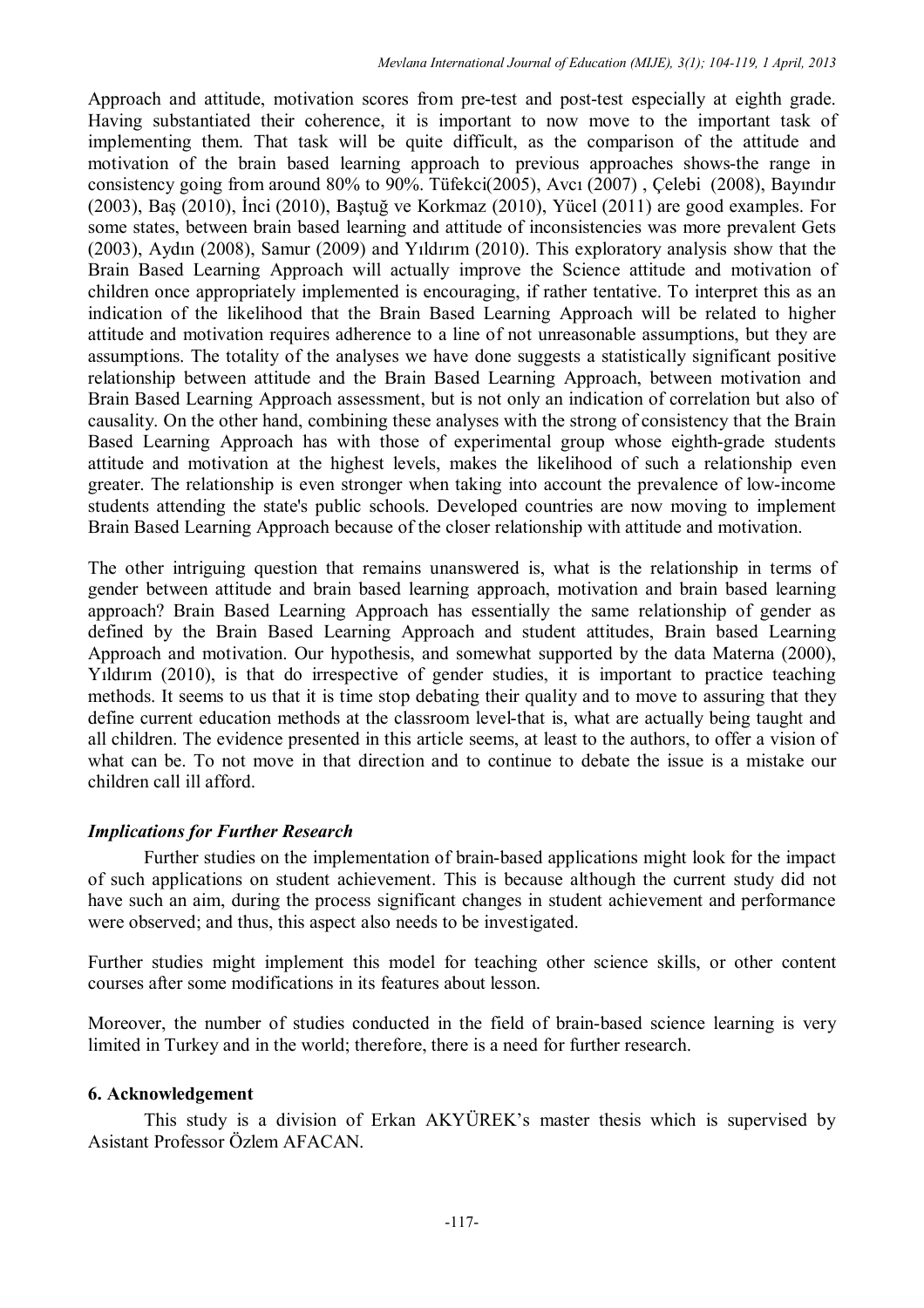# **7. References**

- Avcı, D. E. (2007). The effect of brain based learning approach to achievement, attitude and retention of knowledge in  $7<sup>th</sup>$  grade students' science classes of elementary school. (Unpublished Doctoral Dissertation). Gazi University, Ankara.
- Aydın, S. (2008). Brain-Based learning theory-based ımpact on biology education academic achievement and attitude. (Unpublished master thesis). Gazi University, Ankara.
- Baş, G. (2010). Effects of brain-based learning on students' achievement levels and attitudes towards English lesson. Elementary Education Online, 9(2), 488-507.
- Baştuğ, M & Korkmaz, İ. (2010). Applying strategies of brain based learning on the teaching social studies at the fifth grade. Journal of Selçuk University Ahmet Keleşoğlu Education Faculty, 29, 407-421.
- Bayındır, H. (2003). An investigation of students' attitudes towards brain- based applications in English composition skills II course: A case study. (Unpublished master thesis). Middle East Technical University, Ankara.
- Bear, M. F., Connor, B.W. & Paradiso M.A. (2001). Neuroscience: Exploring the brain. Philadelphia, Lippincott Williams & Wilkins.
- Bransfod, J. D., Ann L. B., & Rodney R. C. (1999). How people learn-brain, mind, experience and school, Washington, National Academy Press.
- Brodnax, R. M. (2004). Brain compatible teaching for learning. (Unpublished PhD Thesis), Indiana University, Indiana.
- Büyüköztürk, Ş. (2009). Sosyal bilimler için veri analizi el kitabı: İstatistik, araştırma deseni, SPSS uygulamaları ve yorum [Handbook data analysis for the social sciences: statistics, research pattern, SPSS applications and review]. Ankara: Pegem A Publication.
- Caine, R. N. (2000). Building the bridge from research to classroom. Educational Leadership, 58  $(3)$ , 59-61.
- Caine, G., Caine, R.N., McClintic, C. & Klimek, K. (2005). 12 Brain/Mind learning principles in action. Thousand Oaks, CA: Corwin Press.
- Çelebi, K. (2008). The effect of brain based learning on students achievement and attitude. (Unpublished master thesis). Selçuk University, Konya.
- Erlauer, L. (2003). The brain-compatible classroom: Using what we know about learning to improve teaching. VA: ASCD, Alexandria.
- Getz, C. M. (2003). Application of brain-based learning theory for community college developmental English students: A case study. (Unpublished PhD Thesis), Colorado State University, Colarado.
- İnci, N. (2010). Brain-Based learning of science and technology achievement, attitude, and the effect of remembrance. (Unpublished master thesis). Fırat University, Elazığ.
- Jensen, E. (1998). Teaching with the brain in mind**.** Virginia, ASCD Publication.
- Jensen, E. (2005).Teaching with the brain in mind. Alexandria, VA: ASCD.
- Materna, L. (2010). Impact of concept-mapping upon meaningful learn and metacognition among foundation level associate degree nursing students. (Unpublished Doctoral Dissertation), Capella University, Chicago.
- Miller, A.L. (2003). A descriptive case study of the implementation of brain- based learning with technological support in a rural high school. (Unpublished PhD Thesis). Northern Illinois University.
- Neve, C.D., Hart, L.A. & Thomas, E.C. (1986). Huge learning jumps show potency of brain-based instruction. Phi Delta Kappan, October, 143-148.
- Nuhoğlu, H. (2008) Primary science and technology course system dynamics approach attitude, success and ınvestigation of the effect of different skills. (Unpublished PhD Thesis), Gazi University, Ankara.
- Nunley, F. (Jully 14, 1998). *Brain biology: It's basic gardening.* Retrieved February 3, 8 (2011), from http://help4teachers.com/gardening.htm.